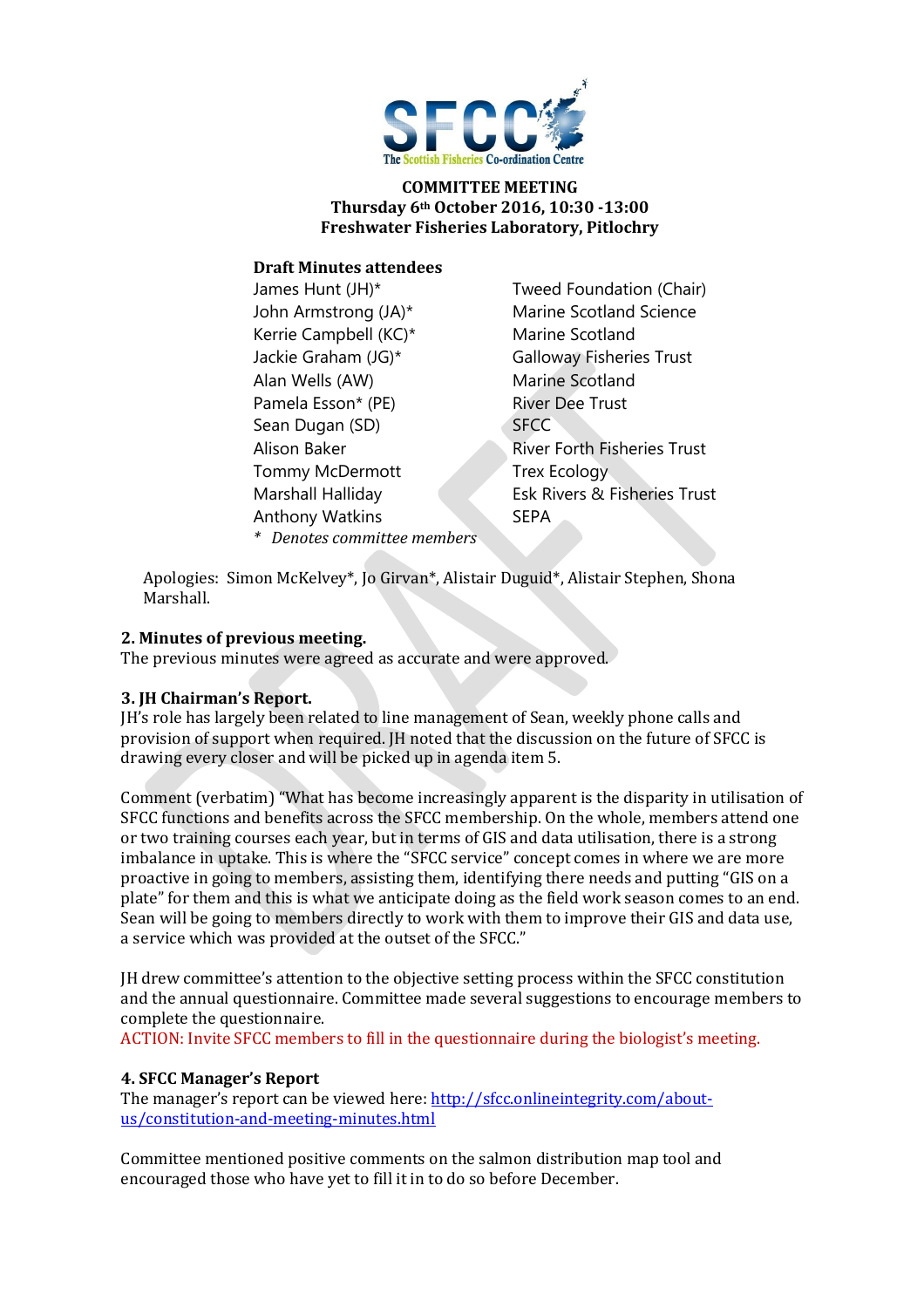Committee asked SD to report on the first 3 months of secretariat provision for the various Conservation Regulations working groups. The process is working well, and it is balanced with and complementary to ongoing SFCC working activities. Approximately 13 days were focused on the secretariat role between June and September.

Committee also discussed the success of the trial of the new Marine Scotland Fish observations database for Trusts to record smolt data, and were in favour of this system being developed to involve more Trusts in 2017.

ACTION: JA, SD to discuss taking forward this aim.

ACTION: SD to continue monitoring his time allocation to secretariat duties

### **5. Wild Fisheries Reform**

Committee discussed future employment of SD after the proposed changes to RAFTS/ASFB. It is expected that employment/ payroll functions can continue through the new organisation in future. Committee also reflected upon SFCC's current functions and there was some discussion as to whether some functions could be delivered out-with government (such as training) and some functions would be better achieved within government such as managing databases and providing data.

ACTION: Continue the discussion of SFCC's future at the November committee meeting.

Committee discussed the following options for the future of SFCC functions:

1) Within the future Fisheries Management Scotland organisation.

2) Within Marine Scotland or the national wild fisheries unit.

Members noted that Marine Scotland's relationship and input to SFCC is vital. SFCC should not be considered as one entity, rather its individual function components should be developed in the most appropriate organisation. For example, access to Marine Scotland fish databases is only permitted to those who are employees, or those who are seconded to Scottish Government.

Continued thought from committee is required to manage this dynamic situation over the next few years. It is important to maintain the core functions through the transition period because the interface and interaction with SFCC is highly valued by Trust biologists. Members noted that September 2017 would be the earliest time that a Bill could be introduced to parliament with implementation likely to commence 9-12 months after the Bill becomes an Act. The proposed national unit should be up and running before then in time for the pilot FMO's. There is a need to crystalize discussions further and pick up at the next SFCC meeting.

AW provided a summary of current progress on the Wild Fisheries Reform. Although the programme for Government does not propose to introduce a bill this year there is a manifesto commitment to reform wild fisheries. Working groups that have been convened include CPD, Regulatory and Enforcement, Fishery Management Plan Template, Promotion & Development and Change Management and Transition.

AW noted that improved communication between national and local functions is a theme emerging from several working group discussions. Marine Scotland will establish a science group in future (after the Conservation Regulations process has been developed further). A finance group will also be established. ASFB and RAFTS submitted a report on proposals for FMA's. Pilot FMOs may be set up soon to ground truth a range of issues including indicative expenditure for future FMO's. The draft wild fisheries strategy will be informed by the outputs from the various working groups. ACTION: AW to send this report to SD.

## **6. Finance**

JH outlined expenditure and income over the past quarter. The river network dataset is no longer purchased resulting in a saving of £6,500 per year. The scale reading course was not